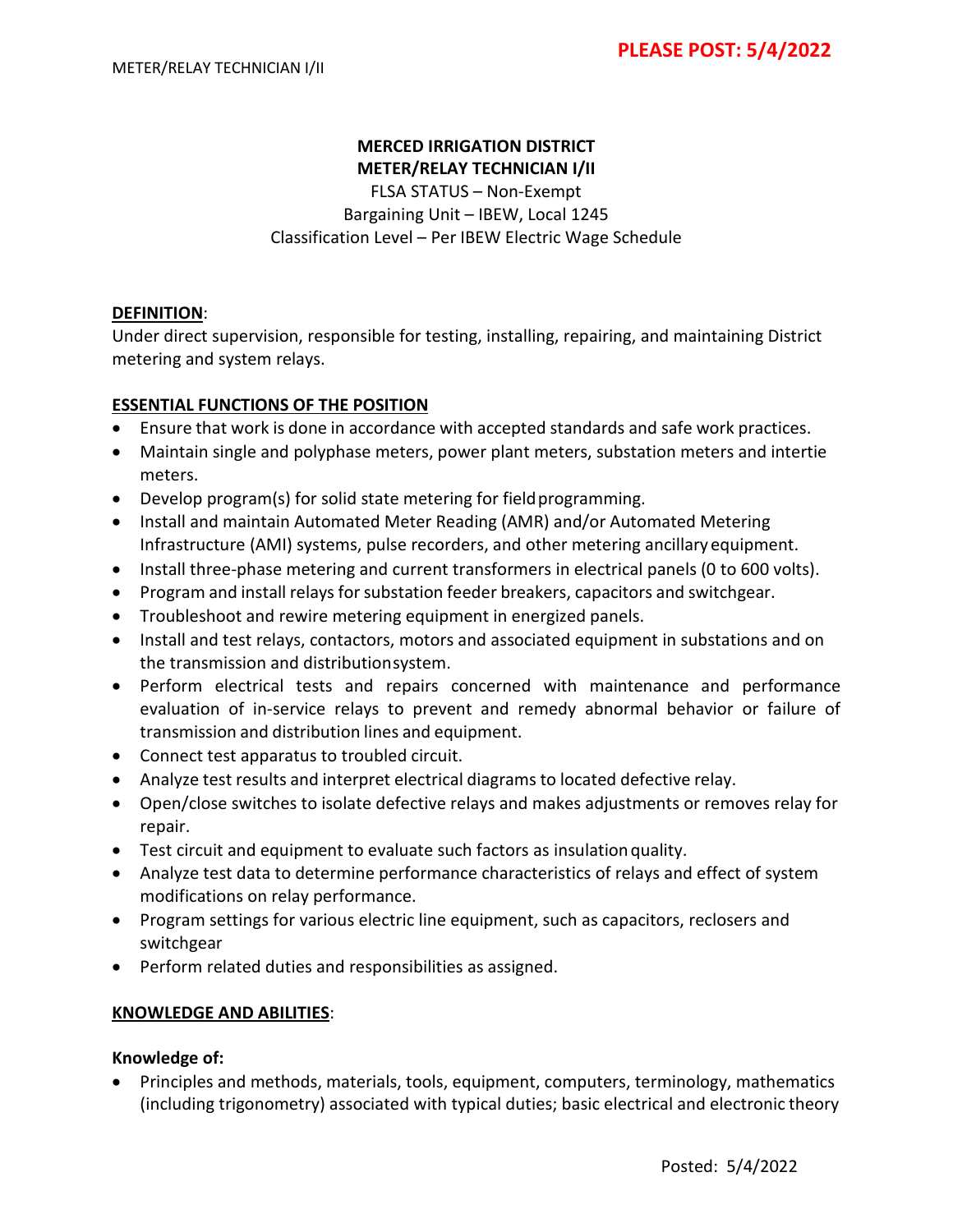and vector analysis used in the installation and testing of electric meters and protective relays.

- Computer technology and programming.
- Utility electrical design standards.
- Basic substation equipment operation.
- Record‐keeping and reportingprocedures.
- Terminology and mathematics associated with department functions.
- Hazard and safetyprecautions.
- Must have thorough knowledge of metering systems and principals of relay fundamental and possess ability to grasp training for rapidly changing metering technology.

## **Ability to**

- Work with various computer software, including Microsoft Suite and the District'swork order system(s).
- Adapt to changing technology.
- Work effectively under pressure to solve problems and complete all projects on time.
- Follow oral and written instructions.
- Establish and maintain cooperative relations, internally and externally, with those contacted in the course of work.
- Keep accurate and detailed technical records and preparereports.
- Make estimates of materials and costs.
- Respond to emergency situations and be on call as assigned.
- Observe District Safety Rules.
- Work alone or in a group setting.
- Operate trucks and fork lifts.

## **SPECIAL REQUIREMENTS**:

- Recognized status as a Journey level Electrician OR Recognized status as a Journey Level Lineworker or any combination of experience and training that would provide the required knowledge and abilities.
- A Department of Motor Vehicles "Driver Record Information" print‐out will be required at time of hire and throughout employment. Must be enrolled in District's DMV pull‐notice program.

#### **MINIMUM QUALIFICATIONS: EDUCATION:**

Any combination of education, experience, knowledge and abilities may satisfy the necessary minimum qualifications. A typical way to obtain the education, experience, knowledge and abilities would be:

Education: High school diploma or equivalent. Associate's degree or certificate in an Electrical, Electronics or Computer Electronics field from an accredited college or vocational trade school is preferred.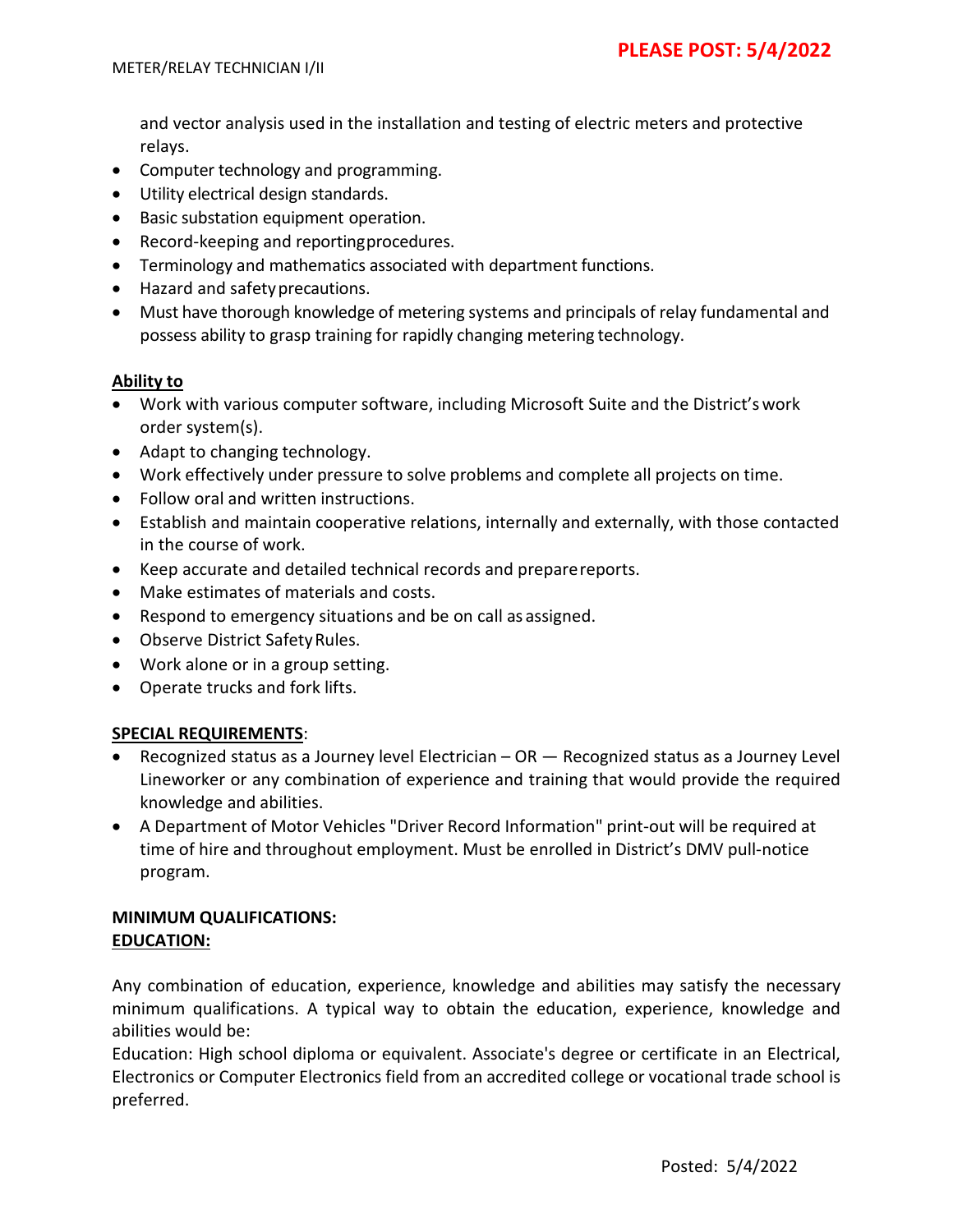## **EXPERIENCE – METER/RELAY TECHNICIAN I**:

Two (2) years of increasingly responsible experience in the operation of electrical system and construction repair, **OR**

- Completion of a recognized apprenticeship as an electrician **AND** four (4) years' experience performing the work of an electrician **OR**
- An Associates of Arts or Certificate of Arts Degree in Electrical Technology may be substituted for two (2) years of the required experience.

## **EXPERIENCE – METER/RELAY TECHNICIAN II**:

Same experience noted above, plus three (3) years at the District or similar utility in Meter/Relay Technician role.

## **Successful completion of the following training:**

- Certification of Hazardous Waste Operations and Emergency Response (HAZWOPER) 29 CFR 1910.120 (40 hours).
- Forklift certification.
- Eight (8) hours Department of Transportation manifesting and labeling training.
- Control of Hazardous Energy.
- Eight (8) hours of annual HAZWOPER refresher training in compliance with mandated regulations.
- Annual cardiac pulmonary resuscitation, AED and first aid training and certification.

## **TYPICAL PHYSICAL ACTIVITIES:**

- Travels frequently by motor vehicle in the conduct of District business.
- Communicates orally with District employees and the public in face‐to‐face, one‐on‐one and group settings.
- Working at heights, confined spaces and with live electricity.
- Regularly uses a telephone and radio for communication.
- Uses office equipment such as computer terminal, copiers and FAX.
- May sit or walk for extended periods oftime.
- May walk in uneven terrain, in an outdoor environment, in varied weather conditions in the conduct of District business.
- Operates District vehicles and equipment used in construction, maintenance, and repair work.
- Must be able to push, pull, reach, and lift equipment and parts weighing up to fifty (50) pounds.
- Stoops, kneels, crouches, crawls, and climbs during field maintenance and repair work.
- Worksin an environment with exposure to dust, dirt, and/or weed abatement chemicals, and significant temperature changes between heat and cold.
- Communicates orally with District staff in face-to-face, one-to-one settings.
- Hearing and vision within normal limits with coordination sufficient to maintain good awareness during maintenance and construction jobs.
- Climbing ladders, bending, stooping or kneeling for extended periods oftime.